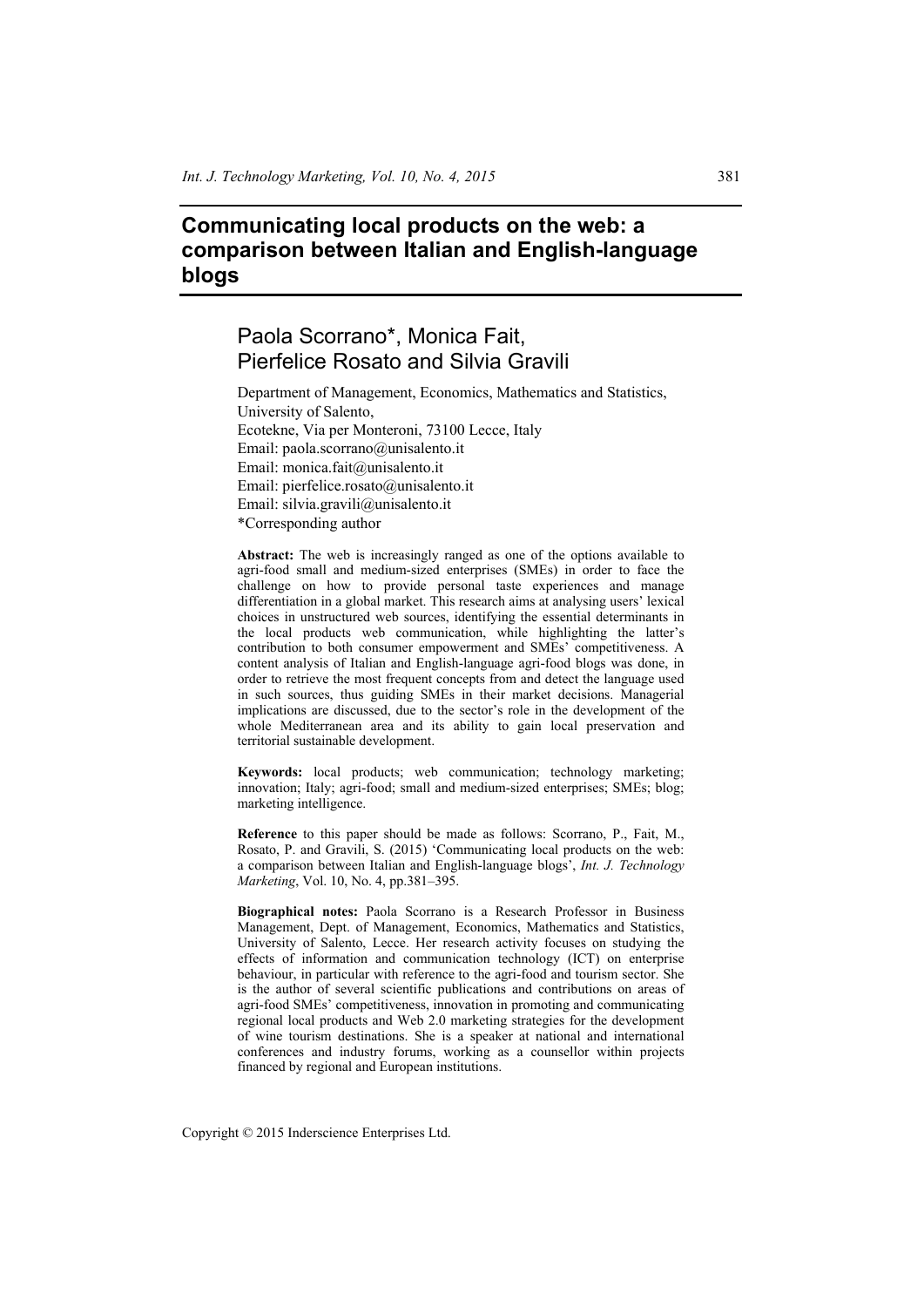Monica Fait is a Research Professor in Business Management, Dept. of Management, Economics, Mathematics and Statistics, University of Salento, Lecce. Moving from the analysis of the current tendencies of consumption related to the agri-food products, she faces the theme of the enterprise development within a specific territory, also in an international perspective. In particular, her research topics are: the role of agri-food local products in the creation of the brand–land identity; the relationship between local products and their territory; the role of denomination of origins for competitiveness in the wine sector; the potential of social web communication in the wine sector. She is a speaker at national and international conferences and industry forums.

Pierfelice Rosato is a Research Professor in Business Management, Dept. of Management, Economics, Mathematics and Statistics, University of Salento, Lecce. He is the author of several scientific publications and contributions on areas of competitiveness in the agri-food sector, innovation in promotion and communication for regional local products, Web 2.0 marketing strategies, and the sustainable development of the agri-food supply chain. His research interests cover the development of wine tourism destinations and enhanced value. He is a frequent speaker at international and national conferences and industry forums, and works as counsellor for drafting strategic plans of the agri-food industry in cooperation of local chambers of commerce and other institutions.

Silvia Gravili is a PhD discussant at the University of Salento, Department of Management, Economics, Mathematics and Statistics. Her research interests are in the areas of destination management, collaborative strategies, web marketing and sustainable development, with a particular focus on local products and the agri-food supply chain. She is the co-author of several scientific publications and a speaker at international conferences and industry forums, working as a counsellor within projects financed by regional and European institutions, including the INTERREG programs.

This paper is a revised and expanded version of a paper entitled 'The contribution of web communication to agri-food Smes' competitiveness. A comparison between Italian- and English-language websites' presented at the 6th Euromed Conference of the Euromed Academy of Business, Estoril, 23–24 September 2013.

#### **1 Introduction**

Two main phenomena are generally recognised as revolutionary both in managerial practices and in consumers' everyday life during the last 20 years: *globalisation*, that is to say a greater interdependence among world's economies often considered as a synonym for 'standardisation', and the shifting from *production* to *information* as a key for competitiveness (Sambamurthy et al., 2003). With this regard, if technology was defined by Levitt (1986) as the powerful force driving the world toward a converging commonalty, new technologies are now considered as the most powerful drivers towards differentiation, since they promote new forms of sociality and create a more interactive relationship with stakeholders.

Even though it cannot be properly defined a technology in itself (O'Reilly, 2007), the web undoubtedly re-designed the enterprise – customer relationship, by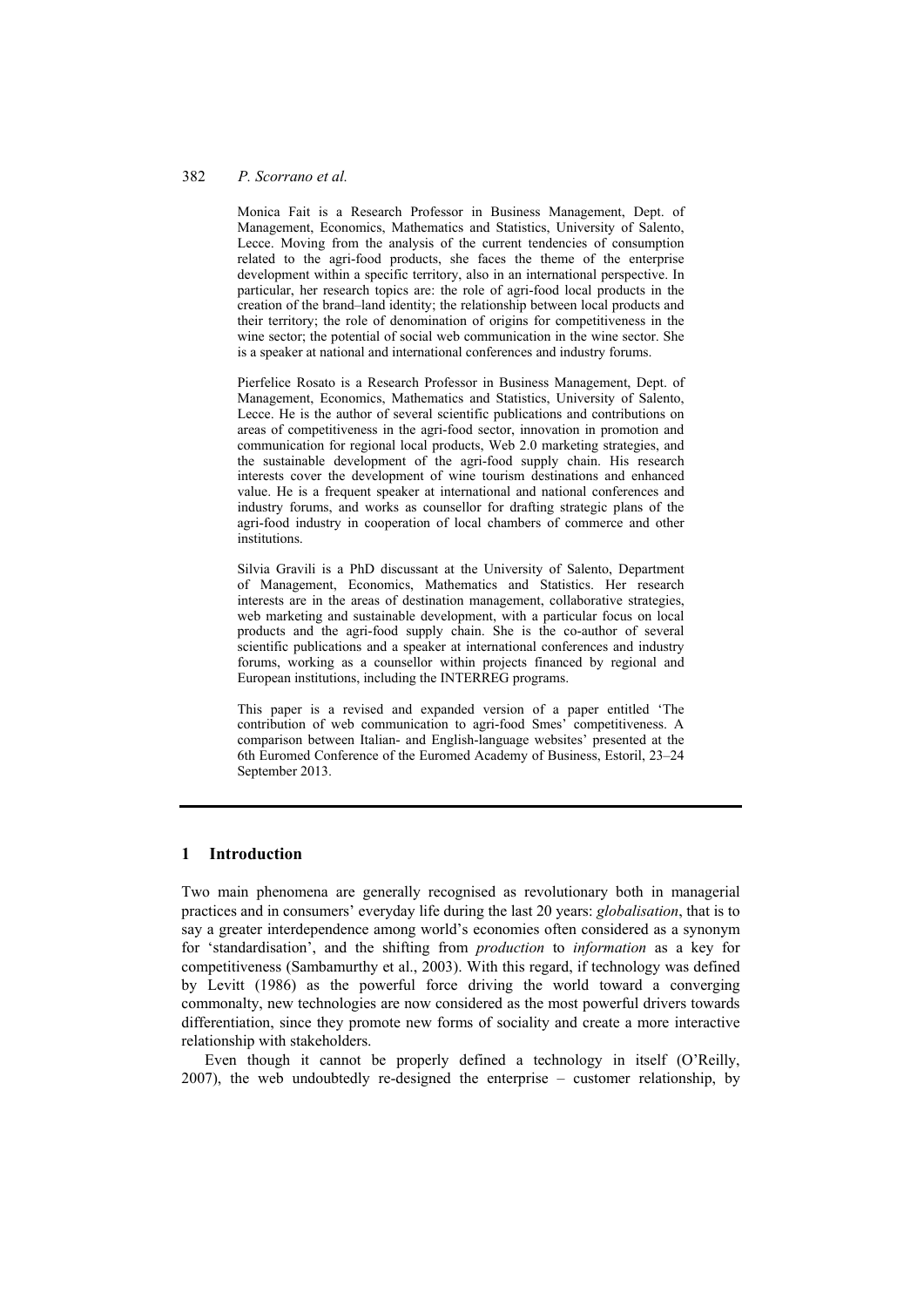imposing a meaningful overturn in both traditional marketing approaches and business communication paradigms (Hennig-Thurau et al., 2004). In fact, on the one hand it extended the learning process between producers and clients to consumers, who can easily exchange information and consumption experiences through virtual communities; on the other, it made the market 'a forum of conversations and interactions' (Prahalad and Ramaswamy, 2004), where the hierarchal and mono-directional (from the producer to the client) communication between two subjects has been replaced by a network model, in which the enterprise is just one of the different web users involved in a peer relationship (Esch et al., 2006). This has triggered off innumerable processes of co-created *content* (Vargo and Lush, 2008), *meanings* (Galimberti, 2011) and *values*  (Godes and Mayzlin, 2004), thus giving the consumer a more active role within the value chain.

Moreover, in a world defined by rapid changes, with a greater challenge towards social and environmental problem-solving, the web is increasingly ranged as one of the options available to small and medium-sized enterprises (hereinafter SMEs) in order to compete in a global scenario. In fact, while production systems have become interconnected and supply chains have become supply nets, SMEs using the web not only as a communication tool, but rather in business applications for both market sensing (or monitoration) and insight (or design of marketing activities), may reach different benefits: in terms of effectiveness in promotional strategies, numbers of market to be in contact with (even aside from e-commerce), establishment of channels that facilitate loyalty in purchases and commitment in production (Kotler et al., 2014).

This is particularly true with regard to 'local products', where their origin from a specific geographical area is highlighted, as it conveys a high degree of differentiation (in terms of organoleptic features as well as of production techniques, which guarantee specific qualitative standards) thanks to the strong relationship developed with the territory where the product comes from (Maizza, 2010).

Such unique characteristics are not perceptible exclusively in reference to the *geographic component* (intended as a localisation of the production area) but also in its coexistence with a specific *cultural* (converted in values, beliefs, knowledge, and traditions, that make peculiar the production process), *social* (relationships, sense of community, and rules of behaviour well known and diffused among the producers of the related territory), *climatic* and *historical* heritage that permeates the entire production chain (Scorrano et al., 2013). However, for such a heritage to be transformed into an economic value, local firms have to act similarly to the Marshallian districts (Rullani, 2004), by sharing cultural basis and mechanisms of value which enable the creation of quality, the reproduction of knowledge and the interaction with external markets. Moreover, a strong *brand name capital* is necessary (Kapferer, 2012), which, acting through *image* and *reputation*, confers local product *awareness* (that is to say a clear identification, as a result from the collective action of tangible and intangible resources of a specific territory), *appeal* and *fame* (Rosato and Scorrano, 2011).

For this purpose, communication has a fundamental importance (Scorrano, 2013) in making people aware of those territorial features that have a decisive impact on the agricultural production and, conveying a series of symbolic and experiential elements geared at creating positive perceptions and unique associations in the consumer's mind. In fact, beyond the cognitive or tecno-functional content of the message transmitted, the 'story' of the relationship between a product and its territory (which cannot exclude, for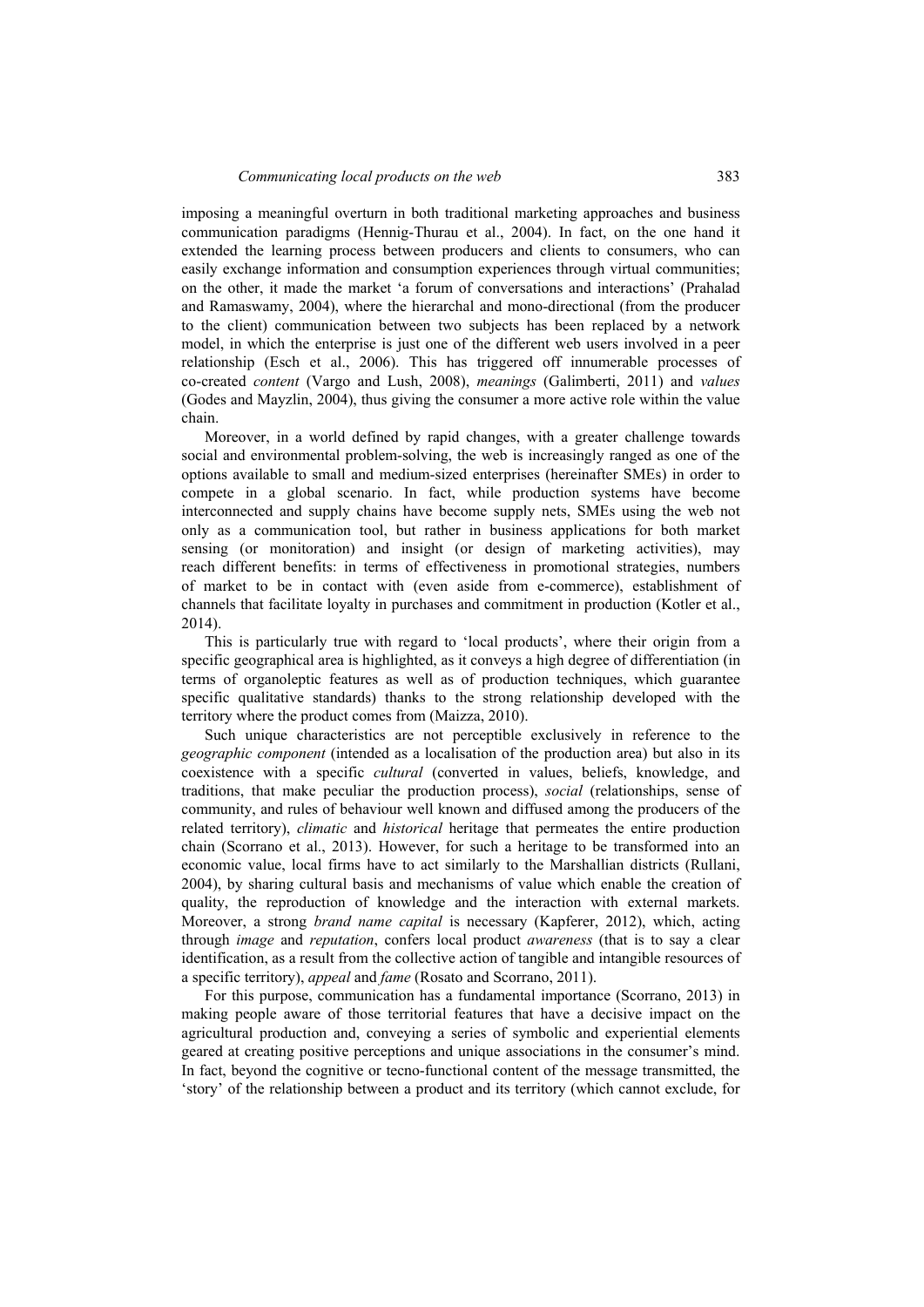example, the eno-gastronomic culture or the connection among raw materials, cultivation techniques and organoleptic features of the product) causes local SMEs to join their forces and to be constantly, enduringly and coherently committed to the protection and conservation of territorial resources, by guaranteeing the quality and authenticity of the food products.

The growth of such a complementary relationship between the territory and the product boosts, in the perspective of systemic consonance (Golinelli, 2000), the competitive and innovative potential of both. In fact, the strong linkage to the territory, the distance from mass production practices, the ability to valorise food varieties in local markets and to produce specialities for niches, give the product an image of uniqueness and healthiness which is not reproducible by competitors and which represents a great source of differentiation able to increase a producer's reliability. This image in turn involves a consumer into highly committed experiences that strengthen his/her brand loyalty by allowing him/her, to taste a product's authenticity and to dive into the atmosphere and mood of its territory. It also reduces perceived risks and transactional costs connected to the purchase, because the territory guarantees certain qualitative attributes incorporated by the product (Fait et al., 2014). Moreover, allowing those benefits deriving from marketing efforts to be spread from the product itself to the whole farming area, a well-known local product is able to reinforce local attractiveness and strengthen the territory's brand value, demonstrating that it is not the result of a fictitious or short-term process but the proper realisation, in a long-term perspective, of the promises conveyed through communication.

As such, the local product becomes the facilitator of attention for the territory, and the territory becomes the facilitator of attention for the local product. Therefore, when this synergic and mutual relationship is established, an even more complete strategy of customer involvement could take place by promoting engaging experiences, by encouraging word of mouth to positively affect the branding processes, and by exploiting all possibilities included within the web instruments (Pelka and Kaletka, 2011).

Based on the assumption that the web is a precious instrument to valorise local economies and to increase the opportunities for agri-food SMEs to de-localise their products thanks to its ability to offer policy markers a deeper and valuable insight of the consumption dynamics (Canavan et al., 2007), the aim of the current research is twofold. First, it is to highlight the contribution of web communication to agri-food SMEs competitiveness, particularly in terms of shifting away from traditional marketing techniques; and second is to analyse users' lexical choices in unstructured web sources, by identifying the essential determinants in the local products web communication.

The paper is structured as follows: after a literature review on how internet marketing has boosted consumer empowerment, marketing strategies and communication patterns related to local products are discussed. Then, the main results of an on-field content analysis of Italian and English-language agri-food blogs are discussed, in order to retrieve the most frequent concepts from and detect the language used in such sources, thus guiding SMEs in their market decisions. Managerial implications are further explored, due to the sector's role in the development of the whole Mediterranean area and its capability to gain local preservation and territorial sustainable development.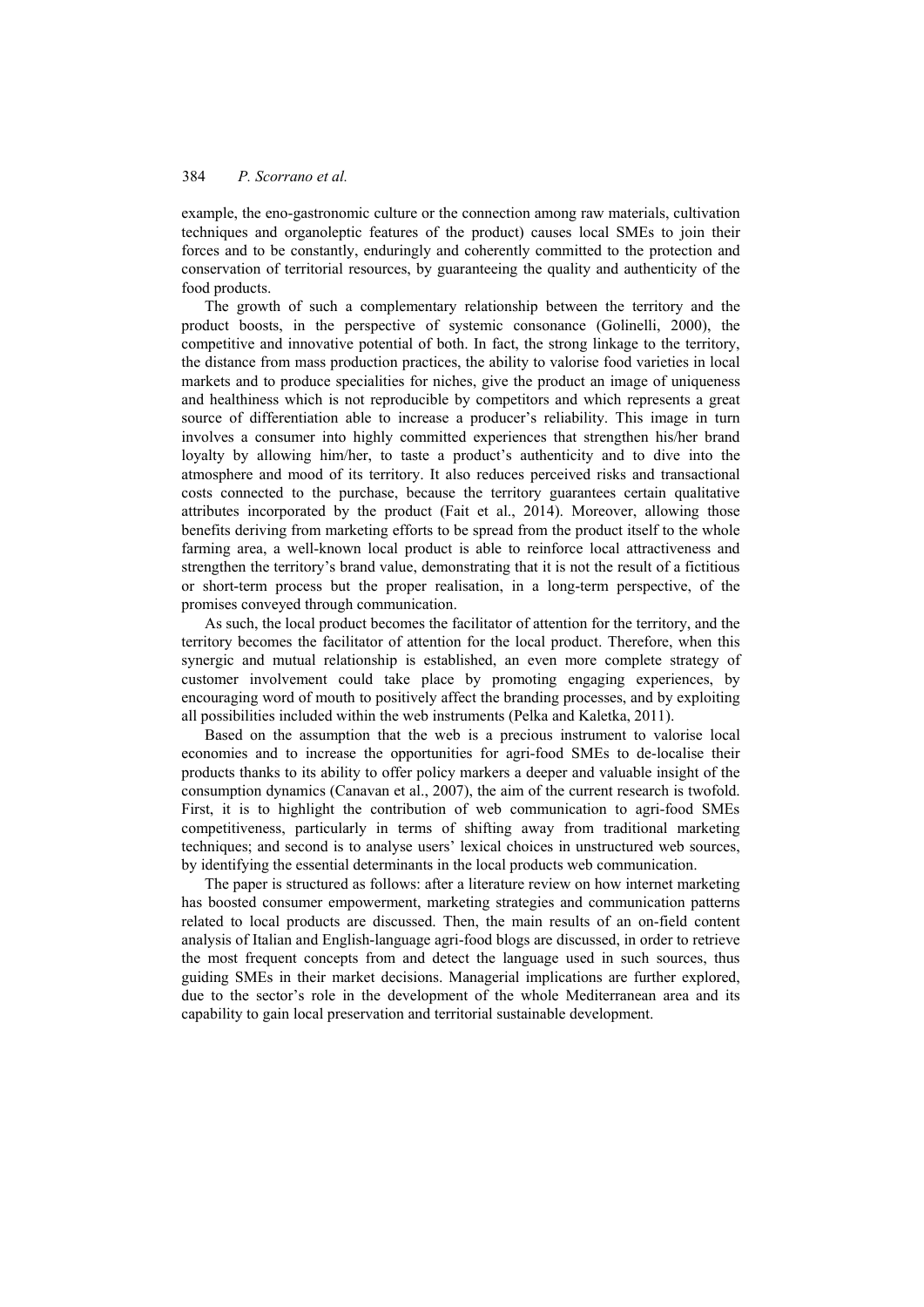### **2 Literature review**

## *2.1 The connection between web communication and SMEs' competitiveness in the agri-food sector*

The possibility of sharing information, experiences and meanings in *flow* situations (Csikszentmihalyi, 1997), which are much more emotionally involving and intensely experiential than when they occur in traditional contexts as, for example, in retail stores or through mass media advertising, has given web users the power of orientating other users' attitudes and behaviours, in all phases of the purchase process (Berthon et al., 2007). In addiction, the birth of the semantic Web 3.0, which is defined as a mesh of information linked up to be easily processable by machines on a global scale (Siau and Tian, 2004), and its coexistence with the people-centric Web 2.0, which links people and users thus generating user content capability (Murugesan, 2009), have provided a large number of information sources and virtual spaces, as well as growing sophistication in terms of efficiency and effectiveness of the virtual communities and software instruments for knowledge extraction and discovery. In this way, informative asymmetries between the enterprise and the consumer have been weakened, while individuals' learning circuits have been widened, thus enabling the production of new knowledge through interactions and shared experiences and simultaneously leading to the reinforcement of the consumer empowerment process (Pires et al., 2006).

In particular, the latter is recognisable in:

- a the reduction of the enterprise's control of communicational content and flux (Gorry and Westbrook, 2009) through the development of a never-ending dialogue where access, transparency and understanding of risk-benefits are the pivot for value co-creation
- b the generation of more informed and aware paths of consumption, thanks to the possibility to easily monitor and promptly report inconsistencies or non-fulfilment in companies' behaviour, thus triggering word of mouth on a global scale (Fombrun et al., 2000)
- c the increase of the user's power of weighing on brand reputation, influencing the success or failure of a brand, product or service (Brown and Reingen, 1987).

Therefore, SMEs need to seriously evaluate their customer orientation that, far from the mere adoption of a specific technology, is connected to its culture and reputation: that is to say, it has to take shape in the enterprise's growing capacity of real-time listening and quick answering to consumer requests, need, tastes, interests, and feedbacks, as well as in that of analysing the way its brand is discussed and perceived on an even more pronounced multi-channel purchase process. Otherwise, the risk is the breakdown of trust relationships and loyal behaviours; the latter made even more ephemeral by the reduction of the lock-in effect which, on the contrary, grows in presence of informative asymmetries. This is the reason why, to be effective, communication and marketing strategies for SMEs in the sector have to rely on a cognitive, a relationship, and cooperative level.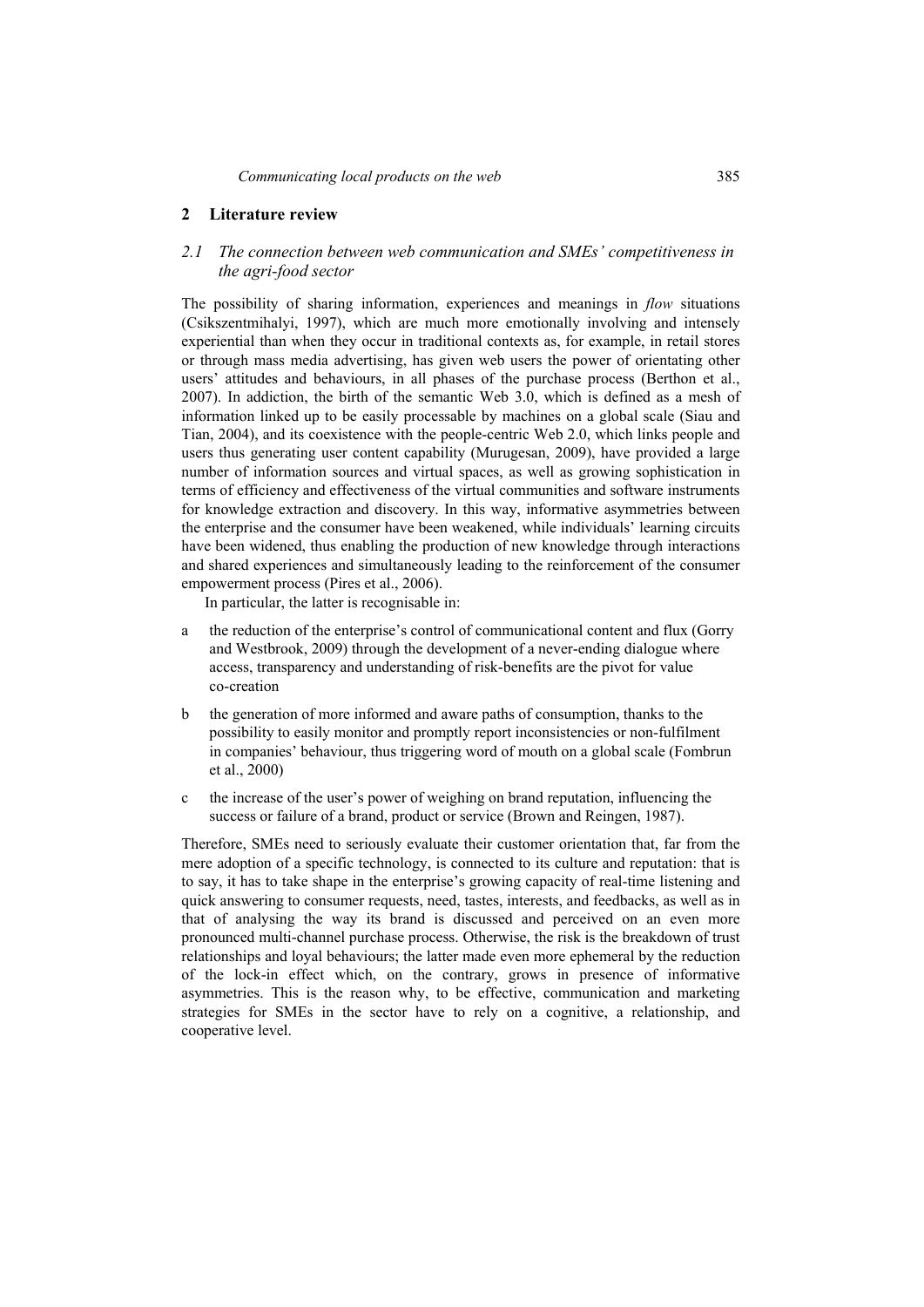In the current era, new hedonistic needs have found in technologies a perfect solution to develop interpersonal relationships in spite of the long distances among actors and local firms can develop their strategies on a global market without losing their locality or their linkage with the territory, thus increasing consumers' appreciation of localisms and traditional specialties. The cognitive dimension is related to the concept that is not the information (whose overabundance can disorientate the consumers in taking a decision) by itself, but its relevance for the consumers, that becomes a key point. The most direct consequence of that is when SMEs extract knowledge on customers' interests from their own conversations, by defining a topic, by searching the most-used keywords and by identifying other semantically related words within the reference domain of interest (Caione et al., 2013). This allows them to gather functional suggestions for a complete improvement of the product/service and towards the development of innovation (Cova and Dalli, 2009).

The relationship dimension, on the other hand, is based on the capability of the producers, or the distributors, to create a strong linkage with consumers. That is to say, SMEs have to delve into a stream of intersubjective and multidirectional conversations, in order to build and nourish a set of connections through one-to-one, one-tomany, many-to-one and many-to-many tools (Hoffman and Novak, 1996) that enhance the customers' possibility to express their own identity and creativity through storytelling and socialisation (Brown et al., 2005), as well as to live unique, deeply engaging and memorable experiences. In terms of competitiveness, these connections increase corporate reputation, as they generate trust through transparency, and fasten affective ties, by developing different forms of *brand interaction* (Kaplan and Haenlein, 2010) and *brand engagement* (Wenyu and Krishnamurthy, 2007), that both make the buying process more acknowledgeable, interactive and enjoyable.

Finally, to stabilise the relational and trust aspects in transactions on the web, increase the amount of clear information conveyed to the market and strengthen their own competitive advantage, SMEs are also called to share objectives and values on the basis of collaboration, by restructuring B2B relationships in terms of greater interaction and value co-creation (Grieger, 2003). In fact, if initiating cooperation with other players along the entire production chain is effective in allowing the development of creative learning processes, it is just essential in the agri-food industry, where products are a mixture of organoleptic peculiarities, culture, and history, where the perception of quality is influenced by the evocative power of places of origin (Thakor and Lavack, 2003), and where consumption is not only a nutritional matter, but it rather involves emotionally the consumers, who seek for personal and evocative tasting experiences (Sims, 2009). Hence, the capability to differentiate one product from another depends on behaviours and cooperation models developed in the territory and embedded in the product itself, while the improvement of trading functionalities and the expansion of value-added services are the primary lines for the development of platforms projecting the emergence of a more networked agri-food industry with an embedded web infrastructure (Andreini, 2011).

#### **3 Research goals and methodology**

The current research aims at analysing users' web communication patterns, particularly in terms of verbal content conveyed and with regard to how communication itself is transmitted, in order to highlight the contribution that monitoring of web conversations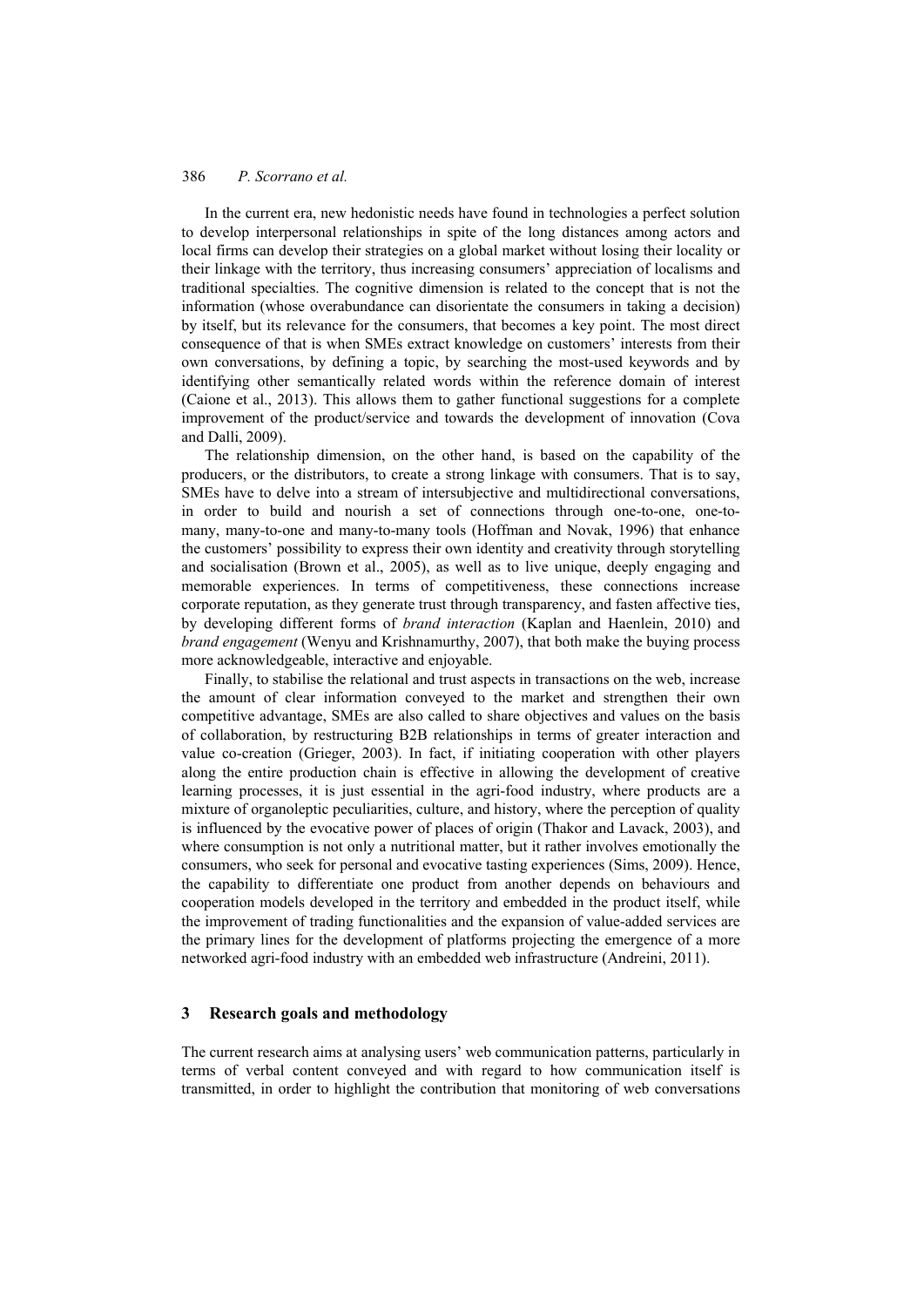has on SMEs' competitiveness. For this purpose, the authors decided to focus on the agri-food industry because of the significant changes that have occurred in the sector (Eastham et al., 2001), and because the interest on local products has been growing year after year. Moreover, changes in food consumption trends have highlighted a major attention to health, organoleptic quality and the rediscovery of people's cultural roots through gastronomic pleasures (Spaargaren et al., 2013), while the European community has reinforced the strong linkage to the territory and the protection of regional recipes, by defending farmers from imitations and consumers from fraud through specific legislative rules. Moreover, within the Horizon 2020 framework program (European Commission, 2011), the primary role of the agri-food sector in the development of the whole Mediterranean area has been widely recognised, thanks to its ability to gain local preservation and territorial sustainable development.

Previous studies (Fritz and Schiefer, 2008; Duffy et al., 2005) have suggested that effective communication is one of the most important determinants for competitiveness in the agri-food sector, both in terms of adequate frequency and information quality. Important research has been conducted on Greek (Manthou et al., 2005; Matopoulos et al., 2007; Baourakis et al., 2002) and UK (Leat and Revoredo-Giha, 2008; Sparkes and Thomas, 2001) SMEs. Thus, there appears to be high demand for research on how the internet's potential as a new engagement tool is exploited in other countries (like Italy, where the agri-food sector covers 9% of the whole GDP).

|                     | Italian-language blogs | English-language blogs |  |
|---------------------|------------------------|------------------------|--|
| N. of texts         |                        |                        |  |
| N. of context units | 1,816                  | 2,001                  |  |
| Words               | 12,291                 | 9,569                  |  |
| Lemmas              | 8,951                  | 7,295                  |  |
| Occurrences         | 74,182                 | 86,308                 |  |
| Threshold value     |                        | 10                     |  |
| Keywords            | 938                    | 785                    |  |

*Source:* Compiled by authors

Aiming to contribute to research, an on-field research of the top ranked Italian and English language blogs has been conducted, analysing users' lexical choices in unstructured web sources. Unstructured sources were preferred over structured since only a small part of the information available online is in a structured format, while the majority is in a semi-structured or unstructured form*.* During the first step, the top ranked web sources on local products in both the Italian and English language were mapped: the analysis was conducted on January 2015 via Google (as it is the most common search engine) through the queries 'migliori blog agroalimentare' and 'best agrifood blog'. Then, through Alexa, the identified links were evaluated in terms of their global rank, in order to select the first 50 URLs for each language: the global rank was calculated using a combination of the average daily visitors to each source and the page views on the same source over the past three months. Finally, a further validation was conducted by eliminating those sources (social network pages or websites) that were not relevant to the purpose of the survey.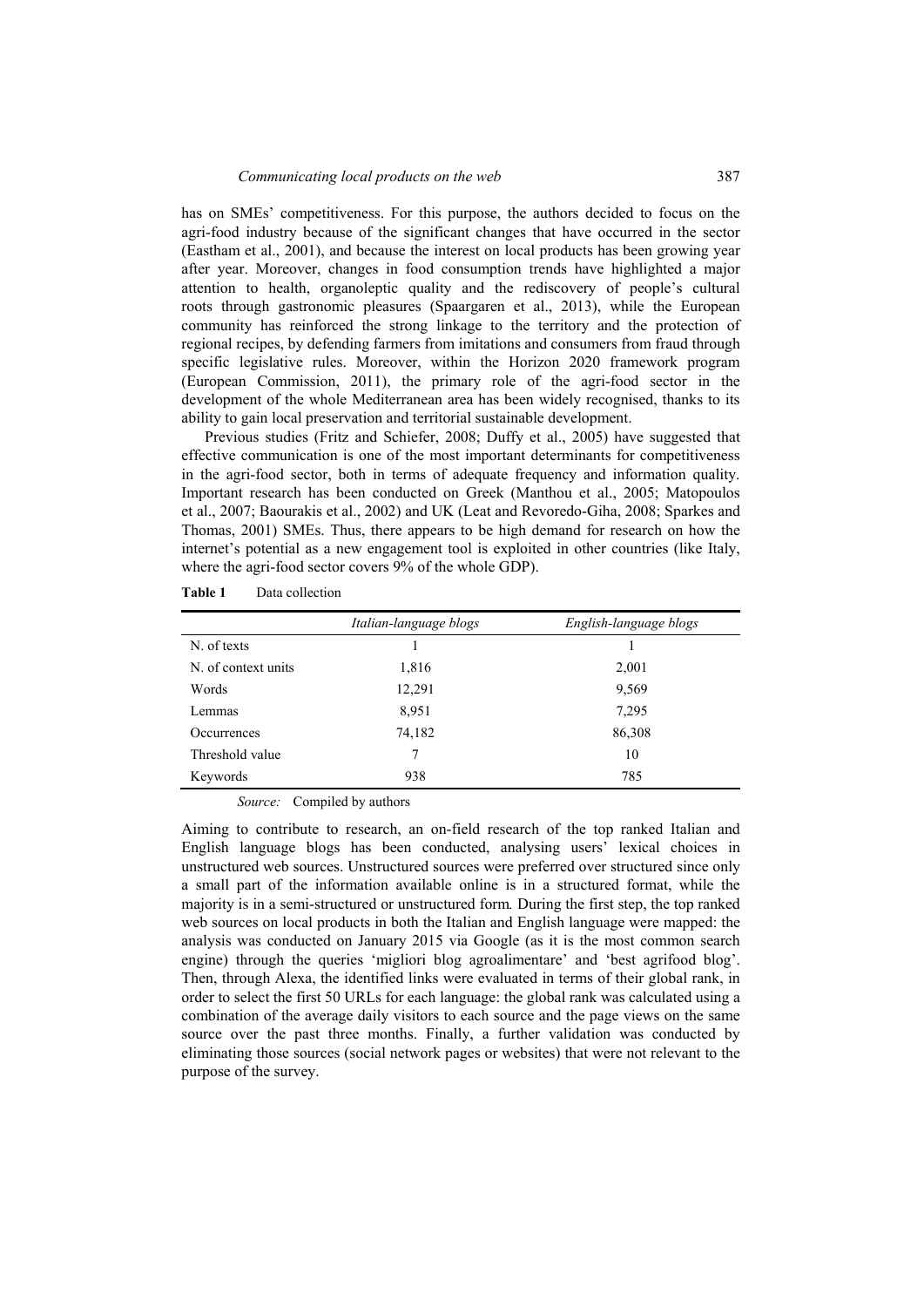For each language analysed, both basic and in-depth research was conducted. With reference to the text of the identified blogs (74,182 occurrences in Italian sources, 86,308 in English ones), an exclusion list and an algorithm for the normalisation of words with the same semantic root was enforced. The elements on which the research concentrated on were, firstly, the analysis of frequencies, to set the *porosity* of the words, and the identification of specific topics*,* by grouping words in semantic clusters. Then, correspondence analysis, co-word analysis, and cluster analysis took place through T-Lab; the use of this software is justified by the possibility of identifying not only the most used words but also connections activated by specific words, with the help of neural network models. Finally, through MDS (Sammon's method) similarity matrices were analysed, in order to provide a visual representation of the relationships among the data within a space of reduced dimensions. The input tables were produced using square matrices which contain proximity values (dissimilarities) derived from the calculation of an association index, while the degree of correspondence between the distances among points implied in the MDS map and the matrix input is measured (inversely) by a stress function.

#### **4 Findings**

# *4.1 Topics of conversation in Italian and English language agri-food blogs*

From the analysis of the first 800 unique and most-frequently used words on each of the analysed blogs, it is possible to identify differences connected to the lexical choices of web users that communicate in Italian compared to the English-speaking ones (see Table 2).

| Italian-language blogs |                    | English-language blogs |                    |
|------------------------|--------------------|------------------------|--------------------|
| Word                   | Single occurrences | Word                   | Single occurrences |
| Product                | 464                | Food                   | 384                |
| Italy                  | 282                | Land                   | 254                |
| Firm                   | 228                | Project                | 251                |
| <b>New</b>             | 174                | Soil                   | 251                |
| Food                   | 164                | Work                   | 232                |
| Quality                | 171                | Rural                  | 190                |
| Sector                 | 137                | Development            | 186                |
| Our                    | 136                | Technology             | 185                |
| Time                   | 102                | <b>Business</b>        | 180                |
| Price                  | 93                 | Market                 | 167                |

**Table 2** The ten unique words used most frequently by Italian and English speaking web-users referring to agri-food products

*Source:* Compiled by authors

The basic informational requirements of Italian-speaking web users focus on product features such as its: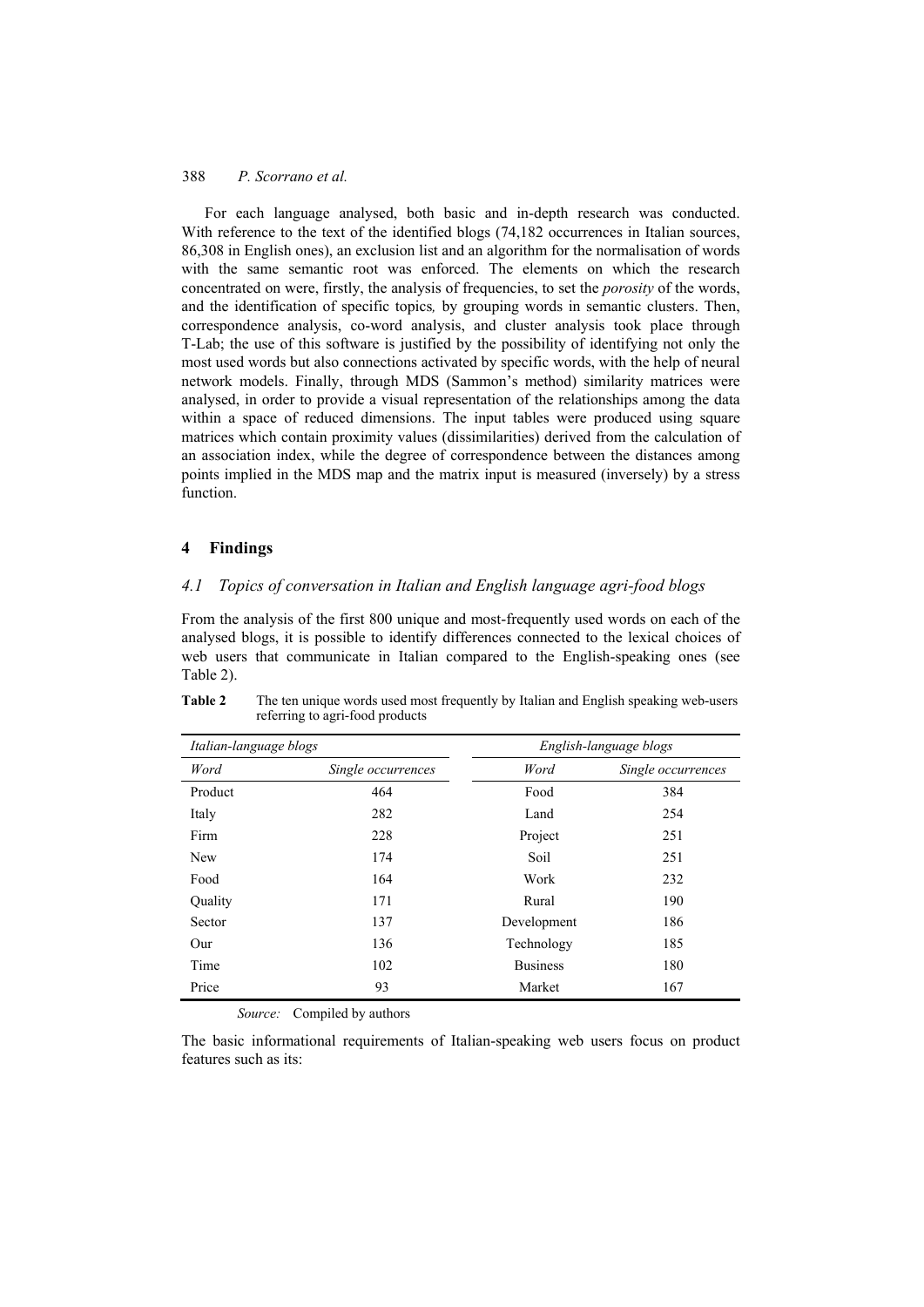- a origin: see 'Italy' (282 single occurrences), 'our' (136), 'area' (72), or 'campania' (50), all of which are evidence of the value, in terms of competitiveness, of the uniqueness originating from the relationship between a local product and its territory
- b 'quality' (171) which, considered as a synonym for 'safety' (82), is properly guaranteed by the 'law' (122) and expressed through the 'label' (56) and 'certification(s)' (48), the main channels for 'information' (60)
- c 'time' (102), meaning the respect of local traditions and production methods, even though a certain desire for innovation shines through (see the 174 single occurrences of the word 'new')
- d 'price' (93).

Not only are 'food' (164), 'oil' (103), 'wine' (53), 'milk' (46) and 'meat' (45) evaluated as proper 'product[s]' (329), with great attention paid on the 'firm' dimension (282), the whole 'sector' (137) and the 'supply chain' (47). In this sense, two are the main key drivers for competitiveness perceived by the users: continuous professional 'training' (59) for operators and the respect for the 'environment' (52), even through the development of 'biological' (45) techniques.

On the contrary, even though native English-speaking users mainly perceive the agri-food products as a 'food' (384 single occurrences) whose quality is related to the 'soil' (251) and a guarantee of 'health' (86), their web conversations are influenced by the economic environment and the sustainability issue, both capable of influencing the competitive scenario by exerting pressures and expectations. With this regard, the occurrences of words such as 'project' (251 single occurrences), 'work' (232), 'development' (186), 'business' (180), 'market' (167), 'strategy' (142), 'management' (132) and 'policy' (121) could be considered, and analysed in connection with the attention paid to the 'rural' (190) dimension. 'Knowledge' (130), 'information' and 'innovation'  $(127)$  – the latter to be pursued through 'technology'  $(185)$  – are perceived as the main triggers for differentiation, even though a certain interest emerges in reference to the 'land' (254) or the 'country' (100) of the product itself.

It is worth noticing that Italian-speaking web users pay greater attention to the 'quality' (quoted 171 times) with respect to 'price' (93), in contrast to English-speaking users (46 and 56 times, respectively), while, regarding marketing mix tools, in both cases essential elements are 'product' (quoted 112 times on English-language blogs and 446 times on the Italian-language ones) and 'price'.

If MDS maps activated by the most-used word on Italian and English-language blogs are compared, many overlapping appear in both cases; however, it seems that Italian consumers (see Figure 1) have a more *process-orientated* approach, as shown by the higher co-relationship of the word 'product' with words such as 'success' and 'participation' and the lower co-relationship with aspects connected to 'category or 'dimension' and 'results', while English speakers are more *output-orientated,* as demonstrated by the fact that the word 'product' correlated to 'food', 'work' and 'development'.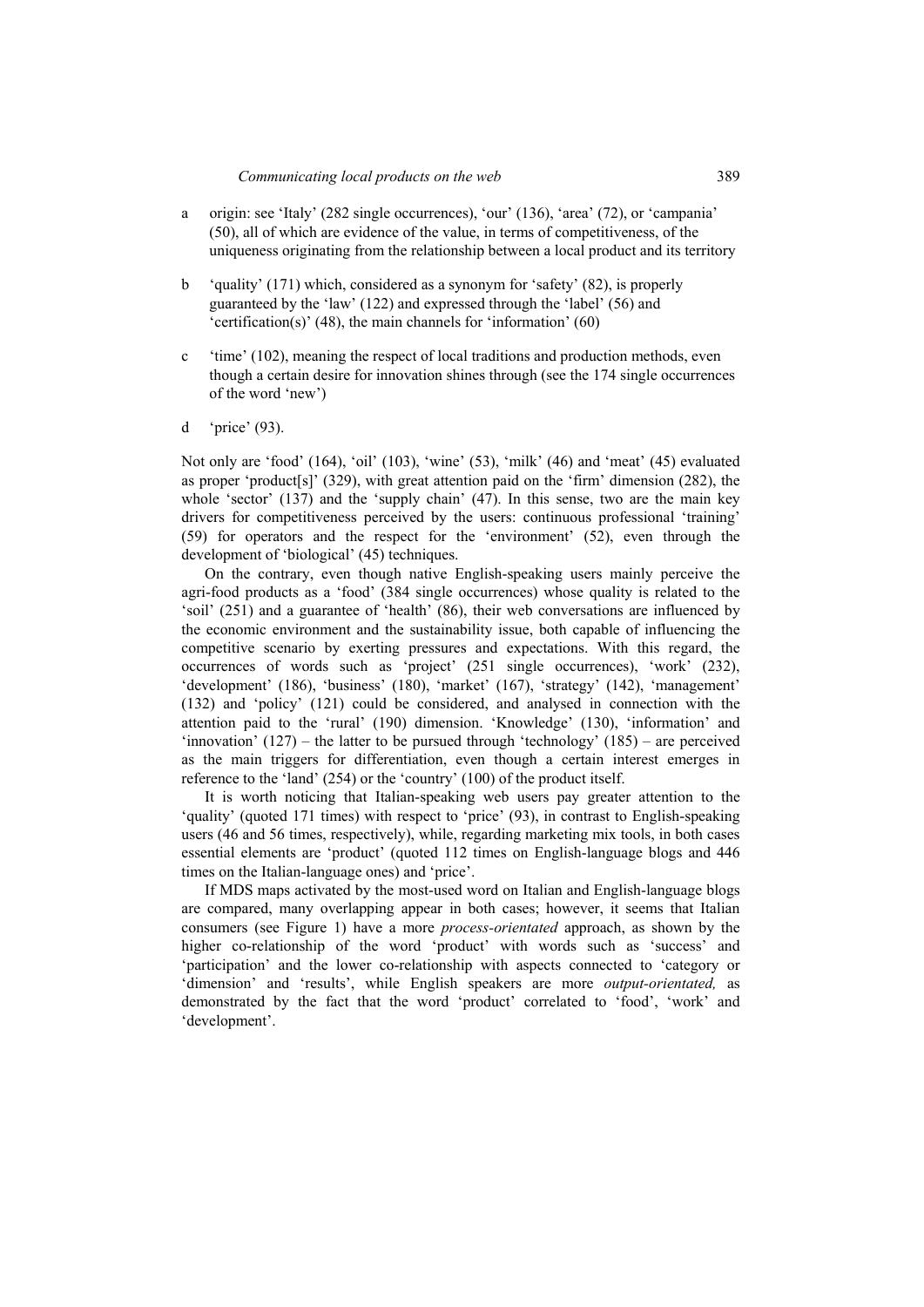

**Figure 1** MDS maps in Italian and English-language blogs (see online version for colours)

*Source:* Compiled by authors

When studying the clusters, specific topics created by more significant words were identified. Three areas of meanings in particular may be found, linked to the following (see Figure 1):

a *Contextual elements*: words referring to the sphere of features linked to the geographic area of the product, which are utilised by web users as indicators of product quality (Steenkamp and Geyskens, 2006). Explicit reference to local 'culture' and 'tradition' is also considered, thus emphasising the role of relational and social capital in conferring locality, uniqueness and fame to the product as the result of the collective action of a territory's tangible and intangible assets.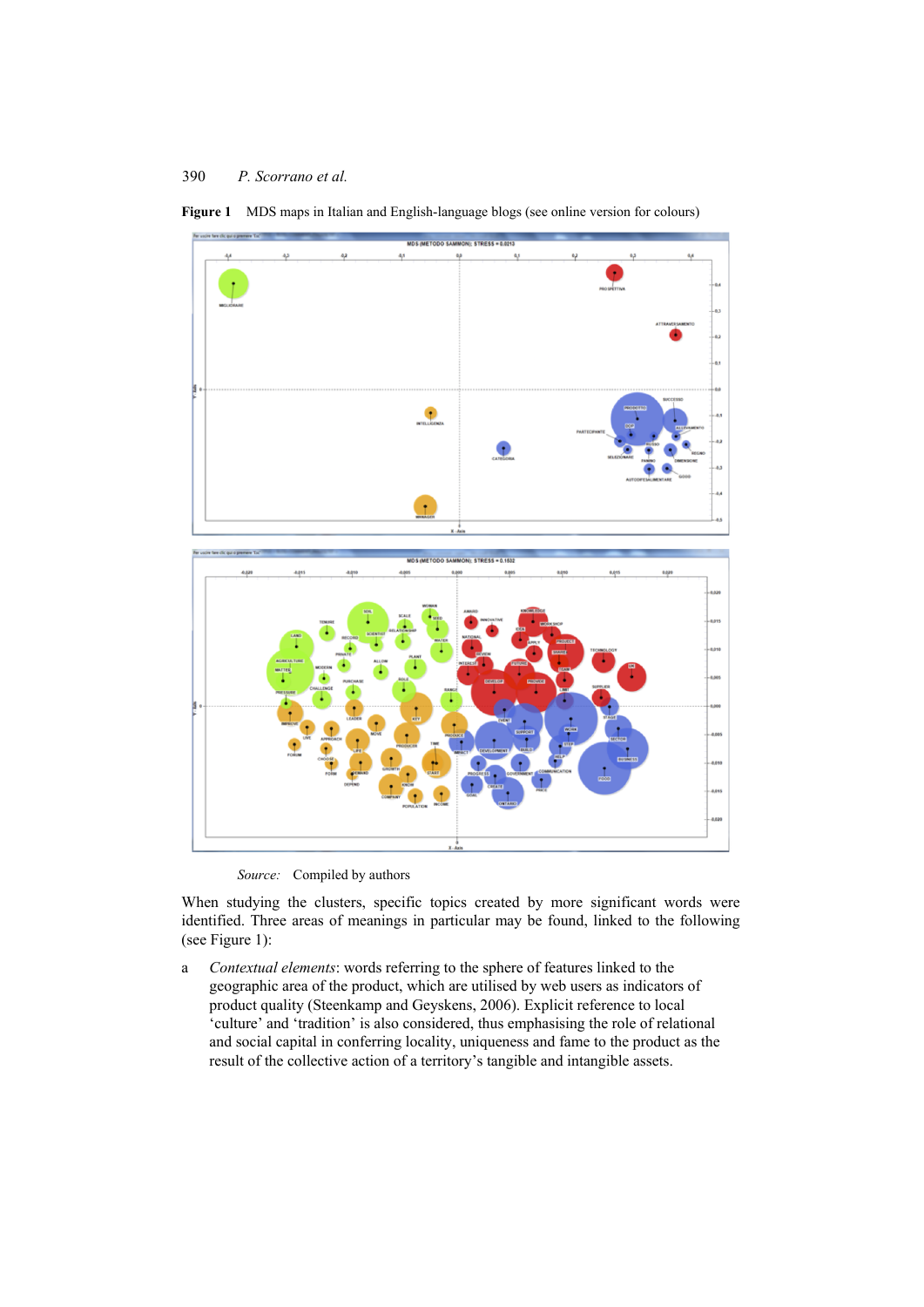- b *Cognitive elements*: terms that refer to the intrinsic and extrinsic features of the product and the product line (in this area, terms referring to organisational or marketing elements have been found), which are able to influence consumer decisions to reduce the quantity of information potentially available online (Enneking et al., 2007).
- c *Experimental and emotional elements*: words that link the product within a perceptive system (Tregear and Ness, 2005), which is able to bring to life intense experiences and unique emotions. Within this area of meanings, there is also the interaction with 'consumers' and the respect for their needs as well as the needs of the enterprises of production and the environment, showing how the requests of the triple bottom line increasingly enter web users' conversations.

Finally, the presence of a high number of terms with low frequency but an elevated co-relationship with the words 'territory' and 'quality' has been considered, with a particular reference to 'service', 'information', 'business' and 'results'. This fact shows the need, particularly for Italian agri-food SMEs, to establish a more effective communication relationship with their consumers and to build services based on a constant exchange of information.

#### **5 Conclusions**

This paper tried to demonstrate how the use of the web as a marketing and business tool provides agri-food SMEs with considerable competitive advantages, particularly in terms of information quality, efficiency and economic feasibility, thus supporting innovations. In this sense, the development of an integrated digital environment is described as a viable way to provide platforms for the reorganisation of sector activities, by giving birth to virtual networks that can change the way communication to and with consumers is built. Moreover, these platforms could fill the gap between the agri-food SMEs and consumers, by easing the problem of limited communication budgets and, above all, by engaging all participants in the production and distribution of products with respect to the wider establishment of collaborative supply chains.

A dynamic strategic approach in the adoption and utilisation of the web is needed. In particular, the topics perceived by consumers as being the most relevant and most discussed during their conversations, may be considered as a dataset of keywords around which a more efficient online communication of agri-food products can be arranged. This should be suggested to SMEs as the most effective way for a complete improvement of the product/service towards the development of innovation, while fastening affective ties that increase brand loyalty and corporate reputation.

Finally, this dataset provides support for competitiveness since it increases the amount of clear information conveyed to the market, calling SMEs to restructure B2B relationships in terms of greater interaction and value co-creation. For enterprises that have already started these processes, the dataset may contribute to satisfying the need to control. For enterprises that have not yet adopted these processes, the current analysis appears useful because it stimulates interest in and consideration of web marketing themes and proves the need to be adequately aware of them.

This study has also tried to understand whether web communication may be based on single words or if there are groups of words able to communicate more persuasively the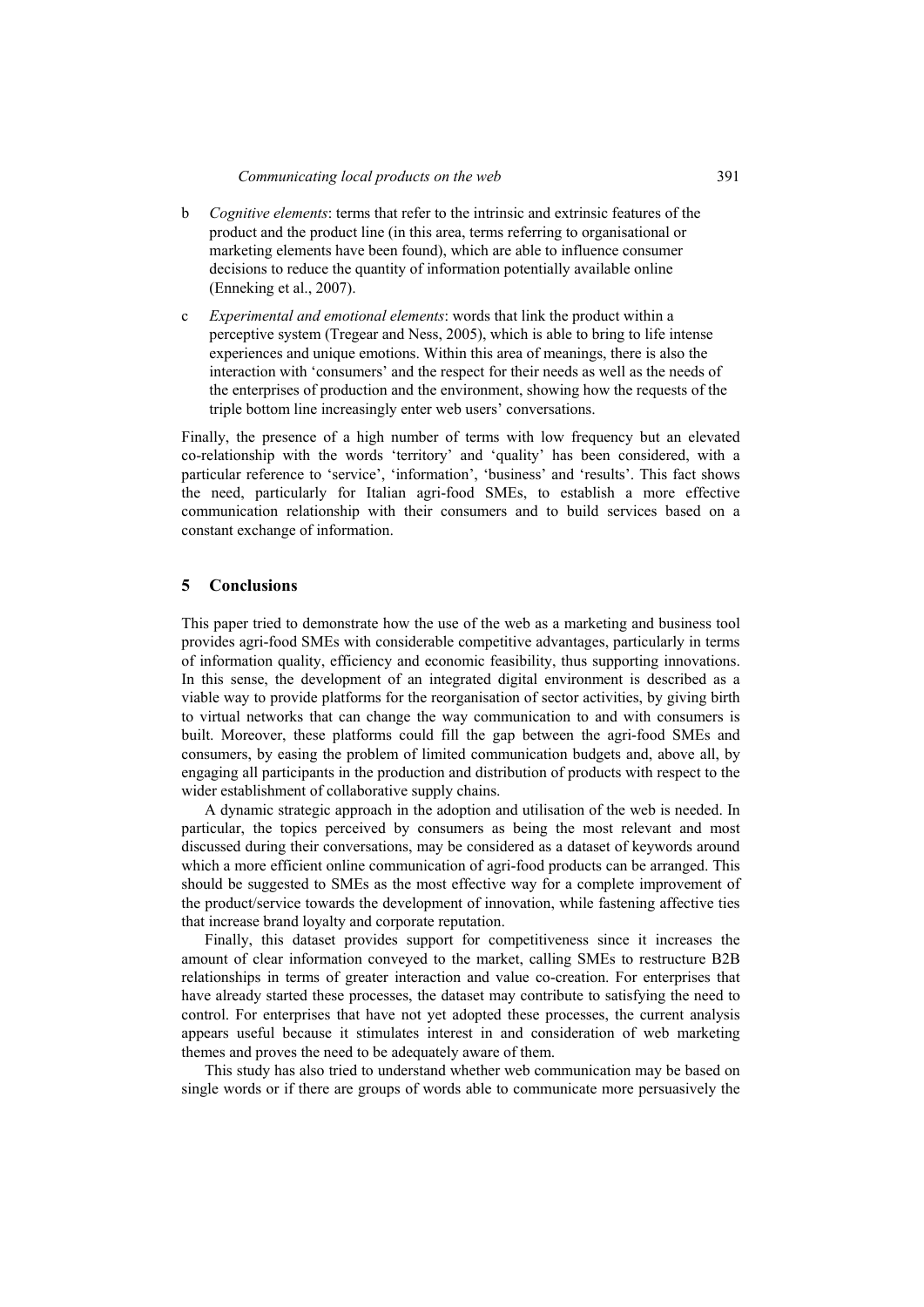locality of the agri-food product. The study of co-relationships among words, in particular, intends to move from a purely *lexical* program to a *semantic* one, so as to have a more realistic picture of the neural itinerary users follow when they communicate on the web.

Moreover, the research has demonstrated how the characters of *web communication*  (absence of space-temporal restrictions and full involvement of web users) ease the perception that the capability to differentiate one product from another plays on behaviours, values and traditions developed in the territory and embedded in the product itself (thus conveying its such unique characteristics), while the improvement of trading functionalities and the expansion of value-added services are the primary lines for the development of platforms projecting the emergence of a more networked agri-food industry with an embedded web infrastructure.

Finally, this study offers a contribution to the appreciation of local production, favouring the protection of specific rural geographic areas; as such, in line with the European program Horizon 2020, the 'local' product can be preserved, intended as the harmonious combination of a territory's tangible and intangible assets. SMEs are called to plan a strategy and a device of contact that appear to be important in the temporal-space combinations in which the user is found, with the aim of satisfying at best his/her informative needs and establishing long-term relationships. Should such an action be successful, SMEs will consolidate their competitive advantage and simultaneously contribute to the sustainable development of the territory in which they operate. In fact, when efficient local production communication strategies are developed on the web, the benefits are reaped not only by the individual enterprise but also by the entire geographic area referred to, allowing the pursuit of forms of socio-economic developments compatible with the tradition and culture of places.

#### **References**

- Andreini, D. (2011) 'Globalization vs. territorial markets: selling typical products on the internet', *International Business & Economics Research Journal (IBER)*, Vol. 1, No. 1, pp.117–132.
- Baourakis, G., Kourgiantakis, M. and Migdalas, A. (2002) 'The impact of e-commerce on agro-food marketing. The case of agricultural cooperatives, firms and consumers in Creta', *British Food Journal*, Vol. 104, Nos. 8/9, pp.580–590.
- Berthon, P., Pitt, L., McCarthy, I. and Kates, S. (2007) 'When customers get clever: managerial approaches to dealing with creative consumers', *Business Horizons*, Vol. 50, No. 1, pp.39–47.
- Brown, J.J. and Reingen, P. (1987) 'Social ties and word-of-mouth referral behavior', *Journal of Consumer Research*, Vol. 14, No. 3, pp.350–362.
- Brown, J.S., Groh, K., Prusak, L. and Denning, S. (2005) *Storytelling in Organizations. Why Storytelling is Transforming 21st Century Organizations and Management*, Butterworth Heinemann, Elsevier, US.
- Caione, A., Paiano, R., Guido, A.L., Fait, M. and Scorrano, P. (2013) 'Technological tools integration and ontologies for knowledge extraction from unstructured sources: a case of study for marketing in agri-food sector', in Soliman, K.S. (Ed.): *Creating Global Competitive Economies: 2020 Vision Planning & Implementation*, pp.225–236, Ibima Publishing, Norristown, PA.
- Canavan, O., Henchion, M. and O'Reilly, S. (2007) 'The use of the internet as a marketing channel for Irish speciality food', *International Journal of Retail & Distribution Management*, Vol. 35, No. 2, pp.178–195.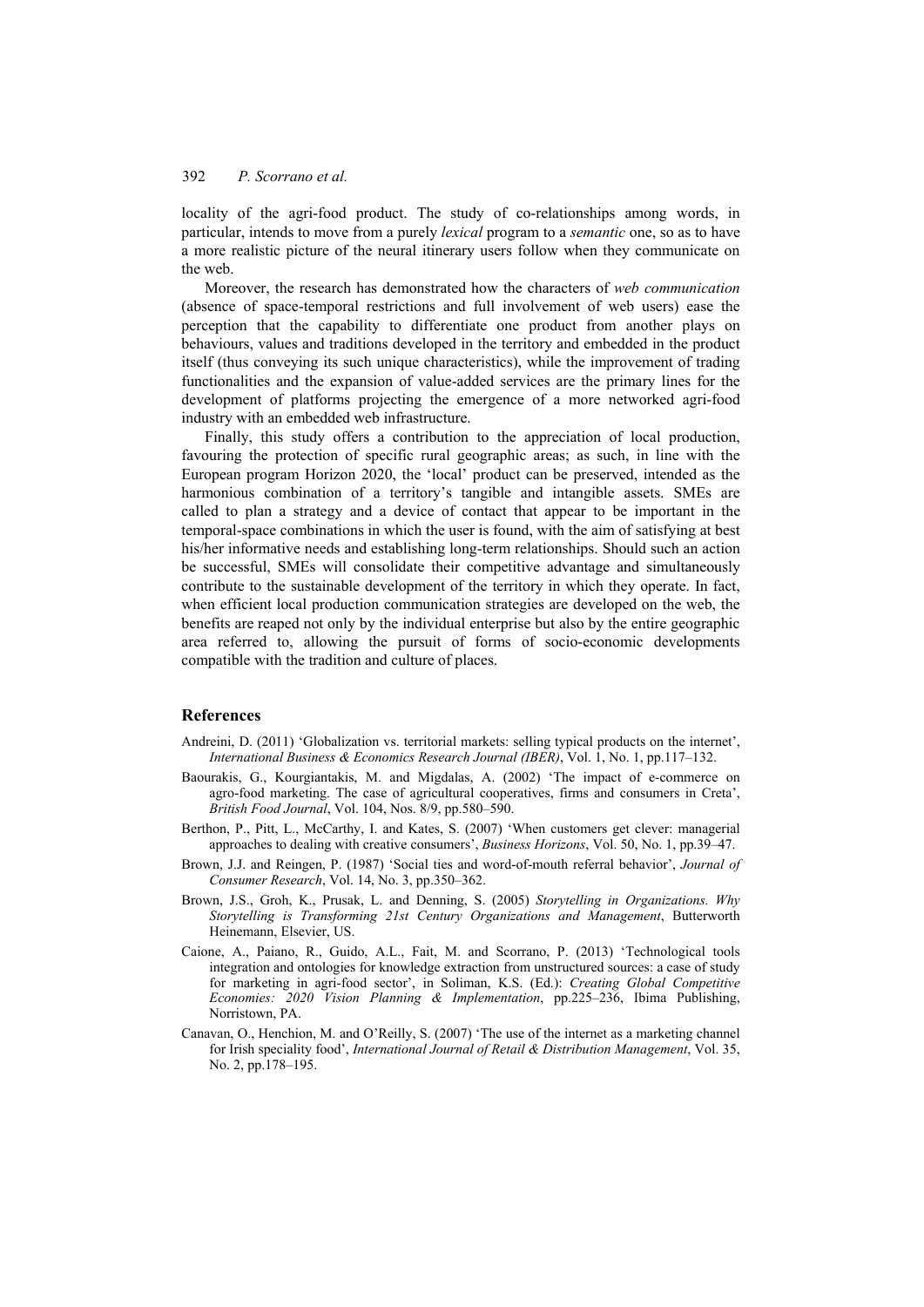- Cova, B. and Dalli, D. (2009) 'Working consumers: the next step in marketing theory?', *Marketing Theory*, Vol. 9, No. 3, pp.315–339.
- Csikszentmihalyi, M. (1997) *Finding Flow: The Psychology of Engagement with Everyday Life*, Basic Books, New York, NY.
- Duffy, R., Fearne, A. and Healing, V. (2005) 'Reconnection in the UK food chain. Bridging the communication gap between food producers and consumers', *British Food Journal*, Vol. 107, No. 1, pp.17–33.
- Eastham, J., Ball, D. and Sharples, L. (2001) *Food Supply Chain Management: Issues for the Hospitality and Retail Sectors*, Butterwoth-Heinmann Publishing, Oxford, UK.
- Enneking, U., Neumann, C. and Henneberg, S. (2007) 'How important intrinsic and extrinsic product attributes affect purchase decision', *Food Quality and Preference*, Vol. 18, No. 1, pp.133–138.
- Esch, F.R., Langner, T., Schmitt, B.H. and Geus, P. (2006) 'Are brands forever? How brand knowledge and relationships affect current and future purchases', *Journal of Product and Brand Management*, Vol. 15, No. 2, pp.98–105.
- European Commission (2011) *COM/2011/0808 Horizon 2020 The Framework Programme for Research and Innovation – Communication from the Commission* [online] http://ec.europa.eu/programmes/horizon2020/en/official-documents (accessed 27 October 2014).
- Fait, M., Scorrano, P. and Trio, O. (2014) 'La misurazione delle performance della social web communication nelle aggregazioni agroalimentari', *Conference Proceedings of 13th International Marketing Trends Conference*.
- Fombrun, C.J., Gardberg, N.A. and Barnett, M.L. (2000) 'Opportunity platforms and safety nets: corporate citizenship and reputational risk', *Business and Society Review*, Vol. 105, No. 1, pp.85–106.
- Fritz, M. and Schiefer, G. (2008) 'Food chain management for sustainable food system development: a European research agenda', *Agribusiness*, Vol. 24, No. 4, pp.440–452.
- Galimberti, C. (2011) 'Segui il coniglio bianco: La costruzione della soggettività nelle interazioni mediate', in Regalia, C. and Marta, E. (Eds.): *In relazione: le sfide odierne dell'essere adulto*, pp.73–127, McGraw-Hill, Milan.
- Godes, D. and Mayzlin, D. (2004) 'Using online conversations to study word of mouth communication', *Marketing Science*, Vol. 23, No. 4, pp.545–560.
- Golinelli, G.M. (2000) *L'Approccio Sistemico al governo dell'impresa. L'impresa sistema vitale*, Vol. 1, Cedam, Padova.
- Gorry, G.A. and Westbrook, R.A. (2003) 'Winning the internet confidence game', *Corporate Reputation Review*, Vol. 12, No. 3, pp.195–203.
- Grieger, M. (2003) 'Electronic marketplaces: a literature review and a call for supply chain management research', *European Journal of Operational Research*, Vol. 144, No. 2, pp.280–294.
- Hennig-Thurau, T., Gwinner, K.P., Walsh, G. and Gremler, D.D. (2004) 'Electronic word-ofmouth via consumer-opinion platform: what motivates consumers to articulate themselves on internet?', *Marketing*, Vol. 18, No. 1, pp.38–52.
- Hoffman, D.L. and Novak, T.P. (1996) 'Marketing in hypermedia computer-mediated environments: conceptual foundations', *The Journal of Marketing*, Vol. 60, No. 3, pp.50–68.
- Kapferer, J.N. (2012) *The New Strategic Brand Management: Advanced Insights and Strategic Thinking*, Kogan Page Publishers, London.
- Kaplan, A.M. and Haenlein, M. (2010) 'Users of the world, unite! The challenges and opportunities of social media', *Business Horizons*, Vol. 53, No. 1, pp.59–68.
- Kotler, P., Keller, K.L., Ancarani, F. and Costabile, M. (2014) *Marketing Management 14/e*, Pearson, Milan.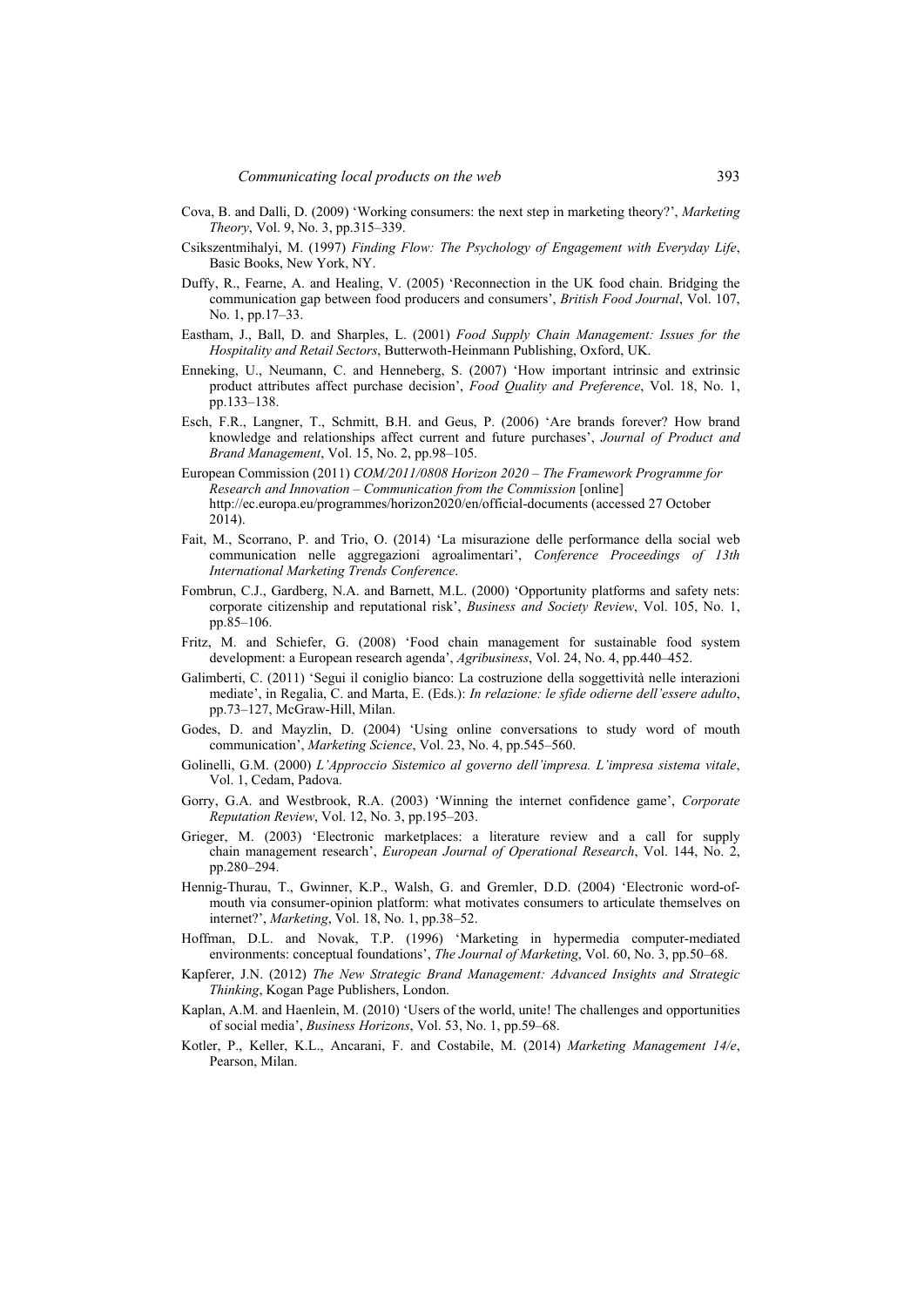- Leat, P. and Revoredo-Giha, C. (2008) 'Building collaborative agri-food supply chains. The challenge of relationship development in the Scottish red meat chain', *British Food Journal*, Vol. 110, Nos. 4/5, pp.395–411.
- Levitt, T. (1986) *Marketing Imagination: New, Expanded Edition*, Simon and Schuster, New York.
- Maizza, A. (2010) 'Attualità e criticità del distretto agroalimentare', in Maizza, A. (Ed.): *I distretti agroalimentari nel contesto globale. Un'analisi sul territorio pugliese*, pp.15–29, Franco Angeli, Milan.
- Manthou, V., Matopoulos, A. and Vlachopoulou, M. (2005) 'Internet-based applications in the agri-food supply chain: a survey on the Greek canning sector', *Journal of Food Engineering*, Vol. 70, No. 3, pp.447–454.
- Matopoulos, A., Vlachopoulou, M., Manthou, V. and Manos, B. (2007) 'A conceptual framework for supply chain collaboration: empirical evidence from the agri-food industry', *Supply Chain Management*, Vol. 12, No. 3, pp.177–186.
- Murugesan, S. (Ed.) (2009) *Handbook of Research on Web 2.0, 3.0, and X. 0: Technologies, Business, and Social Applications: Technologies, Business, and Social Applications*, IGI Global, Helshey, PA.
- O'Reilly, T. (2007) 'What is Web 2.0: design patterns and business models for the next generation of software', *Communications and Strategies*, Vol. 65, No. 1, pp.17–37.
- Pelka, B. and Kaletka, C. (2011) 'Web 2.0 revisited: user-generated content as a social innovation', *International Journal of Innovation and Sustainable Development*, Vol. 5, No. 2, pp.264–275.
- Pires, G.D., Stanton, J. and Rita, P. (2006) 'The internet, consumer empowerment and marketing strategies', *European Journal of Marketing*, Vol. 40, Nos. 9–10, pp.936–949.
- Prahalad, C.K. and Ramaswamy, V. (2004) 'Co-creation experiences: the next practice in value creation', *Journal of Interactive Marketing*, Vol. 18, No. 3, pp.5–14.
- Rosato, P. and Scorrano, P. (2011) 'Il marketing 2.0 nelle strategie delle imprese vinicole italiane', in Andreani, J.C. and Collesei, U. (Eds.): *Proceedings of the 10th International Marketing Trends Conference*, pp.1–30.
- Rullani, E. (2004) *Economia della conoscenza*, Carocci, Roma.
- Sambamurthy, V., Bharadwaj, A. and Grover, V. (2003) 'Shaping agility through digital options: reconceptualizing the role of information technology in contemporary firms', *MIS Quarterly*, Vol. 27, No. 2, pp.237–263.
- Scorrano, P. (2013) 'Communicate 'global' consume 'local'. Le produzioni agroalimentari tipiche nel web', *Sinergie*, Vol. 92, No. 2, pp.25–48.
- Scorrano, P., Maizza, A., Rosato, P. and Gravili, S. (2013) 'The contribution of web communication to agri-food SMEs' competitiveness. A comparison between Italian- and English-language websites', in Vrontis, D., Weber, Y. and Tsoukatos, E. (Eds.): *6th Annual Conference of the EuroMed Academy of Business (EMAB). Confronting Contemporary Business Challenges through Management Innovation. Book of Proceedings*, pp.2015–2029.
- Siau, K. and Tian, Y. (2004) 'Supply chains integration: architecture and enabling technologies', *The Journal of Computer Information Systems*, Vol. 44, No. 3, pp.67–72.
- Sims, R. (2009) 'Food, place and authenticity: local food and the sustainable tourism experience', *Journal of Sustainable Tourism*, Vol. 17, No. 3, pp.321–336.
- Spaargaren, G., Oosterveer, P. and Loeber, A. (Eds.) (2013) *Food Practices in Transition: Changing Food Consumption, Retail and Production in the Age of Reflexive Modernity*, Routledge, New York.
- Sparkes, A. and Thomas, B. (2001) 'The use of the internet as a critical success factor for the marketing of Welsh agri-food SMEs in the twenty-first century', *British Food Journal*, Vol. 103, No. 5, pp.331–347.
- Steenkamp, J.B.E. and Geyskens, I. (2006) 'How country characteristics affect the perceived value of web sites', *Journal of Marketing*, Vol. 70, No. 3, pp.136–150.